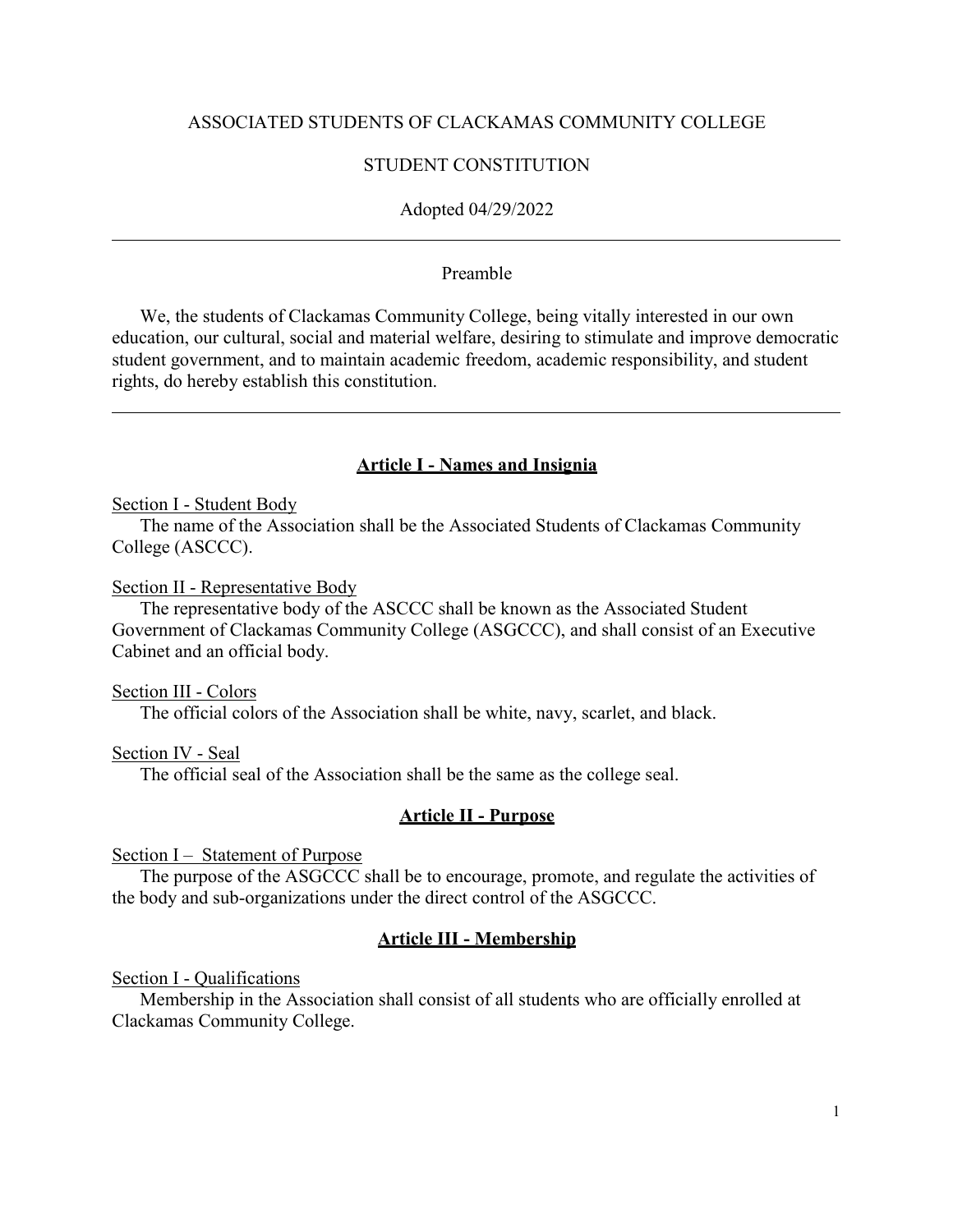### Section II - Non-discrimination

ASGCCC is open to all Clackamas Community College students. No Clackamas Community College student may be denied membership on the basis of race, sex, sexual orientation, gender identification, religion, ethnicity, national origin, use of native language color, age, disability, or veteran status.

## **Article IV - Officials**

Section I – Executive Council

- 1. The Executive Council Shall consist of the President, Vice President, and Secretary
- 2. The Executive Council shall meet weekly or as needed.

Section II - Cabinet

- 1. The Cabinet will set into operation the duties and tasks directed by the President, in accordance with the goals established for the year.
- 2. The Cabinet shall consist of between seven and nine members: two elected, an appointed Secretary and between four and six appointed chairs whose positions shall reflect the ASGCCC goals for the given year.
- 3. The elected officials shall consist of the President and Vice President.
- 4. A selection committee as stated in the bylaws shall appoint the Secretary and the four to six chairs.
- A. Duties and Responsibilities of the President:
	- 1. The President shall preside at all meetings of the ASGCCC.
	- 2. The President is responsible for being the liaison between the students, the administration, and the Board of Education.
	- 3. The President is an ex-officio member of the Board of Education and is responsible for keeping the board abreast of student needs and student interest.
	- 4. The President shall exercise all rights of the office including:
		- a. Appointing committees; with the exclusion of selection and election committees.
		- b. Vetoing actions not in the best interest of the students.
			- i. The President cannot veto their own removal from office;
			- ii. A presidential veto can be over-ridden by a Two-Thirds vote of the ASGCCC;
		- c. Sitting on the ASGCCC selection committee.
			- i. If the President cannot attend, the Vice President may select a substitute.
		- d. Serving as or appointing the student government representative to President's Council
	- 5. The President shall hold regularly scheduled Cabinet meetings.
	- 6. The President shall provide the leadership in the development and maintenance of all ASGCCC activities.
	- 7. The President shall supervise and evaluate the work of the Cabinet.
	- 8. The President shall provide representation for ASGCCC in meetings of local, regional, and national organizations.
	- 9. Other duties to be performed as needed.
- B. Duties and Responsibilities of the Vice President:
	- 1. The Vice President shall assume the office of the President if the office is vacated before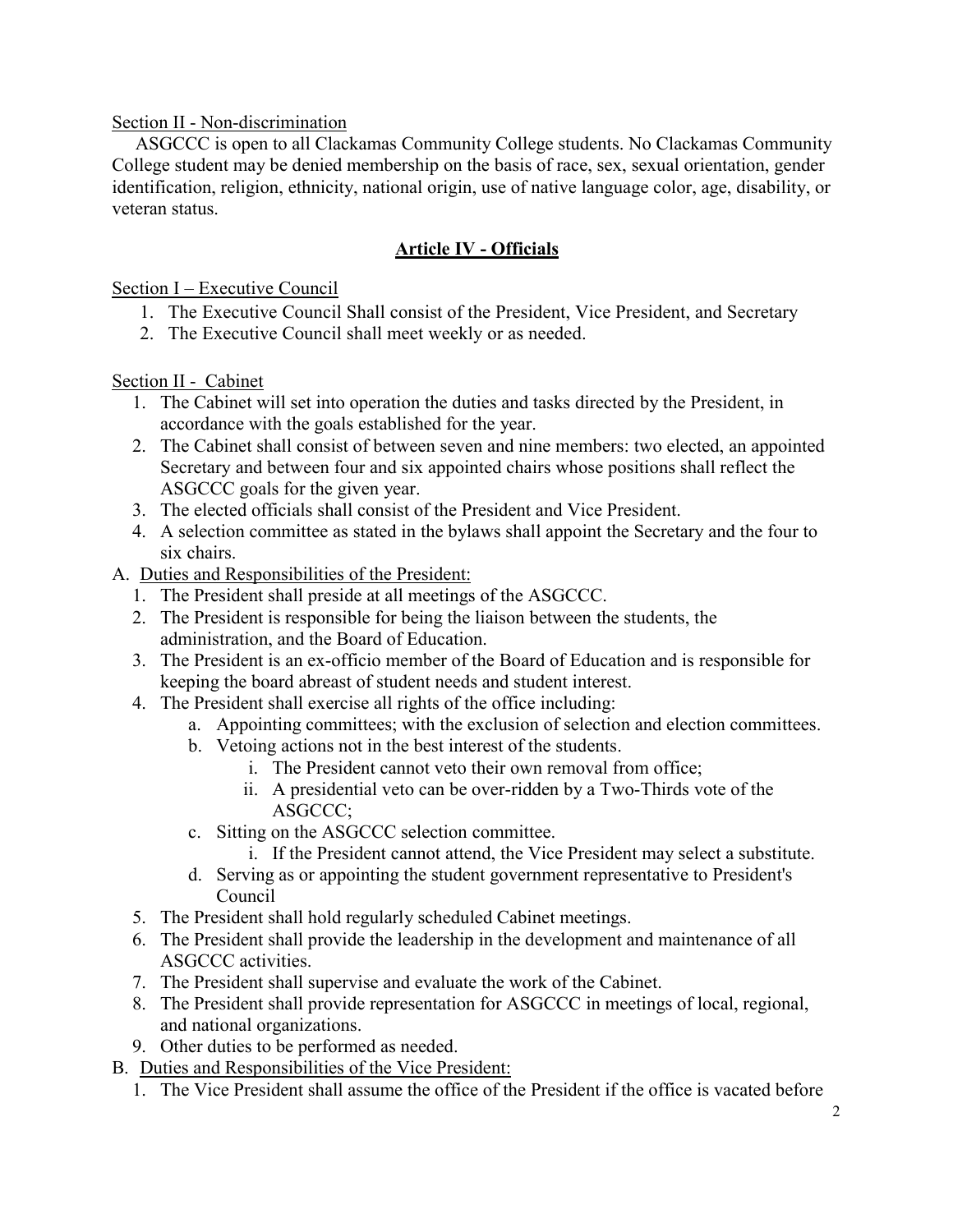the term of office has expired.

- 2. The Vice President shall preside at ASGCCC meetings and all other functions at the request of the President.
- 3. The Vice President shall coordinate and appoint all selection and election committees and shall coordinate all meetings and interviews in cooperation with the ASGCCC advisor.
	- a. The President shall assign another member of ASGCCC to coordinate the election or selection committee if the Vice President is running for office, has a personal relationship with the interviewee, or is being screened by the selection committee.
- 4. The Vice President shall supervise and evaluate the work of the Senate.
- 5. The Vice President shall sit as a member of the Executive Council and work with its members to facilitate the development of ASGCCC.
- 6. Other duties to be performed as needed.
- C. Duties and Responsibilities of the Secretary:
	- 1. The Secretary shall work with the President and Vice President to manage the records, documents, and budget of ASGCCC.
	- 2. The Secretary shall sit as a member of the Executive Council and work with its members to facilitate the development of ASGCCC.
	- 3. Other duties to be performed as needed.
- D. Duties and Responsibilities of the Chairs:
	- 1. The Chairs shall work to achieve the goal(s) and complete the task(s) to which they have been assigned in accordance with the goals for the year.
	- 2. The Chairs shall sit as members of the Executive Cabinet and work with its members to facilitate the development of ASGCCC.
	- 3. All Chairs must attend all ASGCCC meetings.
	- 4. Specific duties shall be outlined in a position description developed following the establishment of ASGCCC's goals for the year.
	- 5. All Chairs must register for and complete a minimum of 9 credits or the equivalent for non-credit programs per term during their time in office.

Section III – Officers and Senators

- 1. The bylaws shall set the number of officers and senators to hold office at any given time as well as the responsibilities of the officers and senators.
- 2. All Officers must attend all ASGCCC meetings.
- 3. Officers and senators shall be selected for the ASGCCC in accordance with the selection process outlined in the bylaws.
- 4. All Officers must register for and complete a minimum of 6 credits or the equivalent for non-credit programs per term during their time in office.
- 5. All Senators must register for and complete a minimum of 2 credits or the equivalent for non-credit programs per term during their time in office.

# Section IV - Duties and Responsibilities of all ASGCCC Members

All ASGCCC members shall:

- 1. Attend three ASG sponsored events.
- 2. Attend all assigned committee meetings and report to ASGCCC on those meetings when called upon to do so.
- 3. Work closely with all other ASGCCC members to keep the team updated and to facilitate the promotion of a strong student government.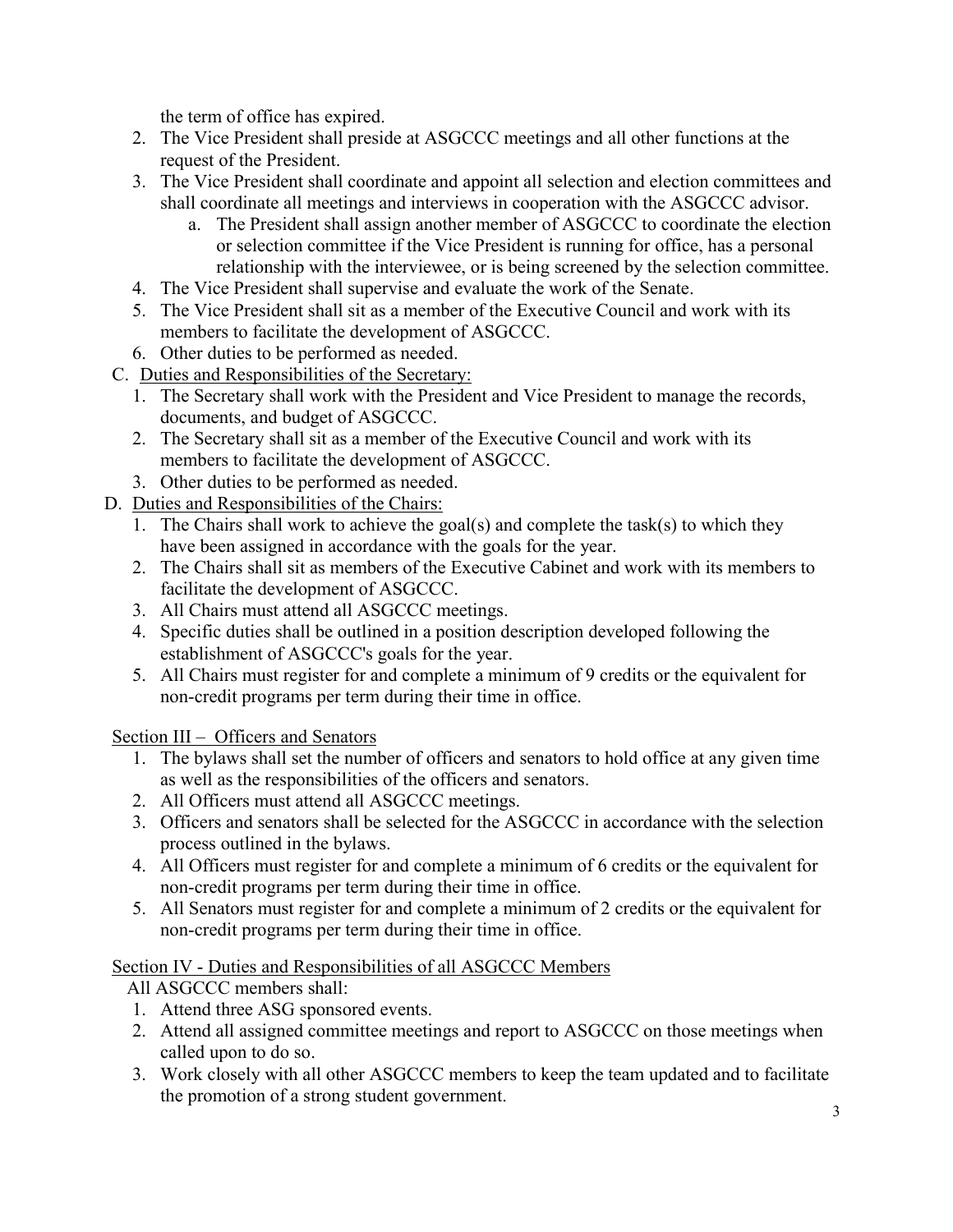- 4. Represent ASGCCC in assigned college clubs, organizations, and committee meetings and report to ASGCCC when called upon to do so.
- 5. Schedule five hours of ASGCCC work per week per term in the Associated Student Government Office and maintain an updated schedule each term. This does not include meetings.
- 6. Work 5, 10, or 15 hours per week on ASGCCC work (Senator, Officer, and Chair respectively).
- 7. Obey the Behavior Code.
- 8. Learn and understand basic parliamentary procedure.
- 9. Abide by the Constitution, Bylaws, and Administrative Rules.
- 10. Shall have the right to dissolve committees by a Two-Thirds vote of its members.
- 11. All ASG members shall maintain a GPA of 2.00 per term
- 12. If a member fails to meet a 2.00 term GPA, a cumulative GPA of 3.0 will protect that member from removal.
- 13. If a member fails to meet any requirements, he or she shall be removed from office.
	- a. A process for appeal is detailed in the bylaws.
	- b. If the member is re-instated, but fails to meet the GPA or credit requirements the following term, he or she will be removed from office with no consideration for appeal.
- 14. Additional duties and responsibilities for all ASGCCC members shall be found in the bylaws

Section V - Qualifications

1. All ASG applicants shall enroll at Clackamas Community College and have a cumulative GPA of 2.00 to apply. A lack of college transcripts shall require the presentation of a high school transcript.

Section VI - Removal from Office

# A. By ASGCCC

- 1. Non-elected members
	- a. Any member of ASG may request the removal of a non-elected member of ASG.
	- b. A request for removal is to be solely based on the member's failure to perform his or her duties as outlined in the Constitution, Bylaws, or Administrative Rules.
	- c. Removal from office requires Three-Fourths approval of the Executive Cabinet and is effective immediately.
- 2. Elected members
	- a. Any member of ASG may request the removal of an elected member of ASG.
	- b. A request for removal is to be solely based on the member's failure to perform his or her duties as outlined in the Constitution, Bylaws, or Administrative Rules.
	- c. Removal of office requires the following:
		- i. A Three-Fourths approval of ASGCCC.
		- ii. A Two-Thirds approval of the ASCCC.
		- iii. A vote will only go to the ASCCC if it first passes with ASGCCC.

# B. By ASCCC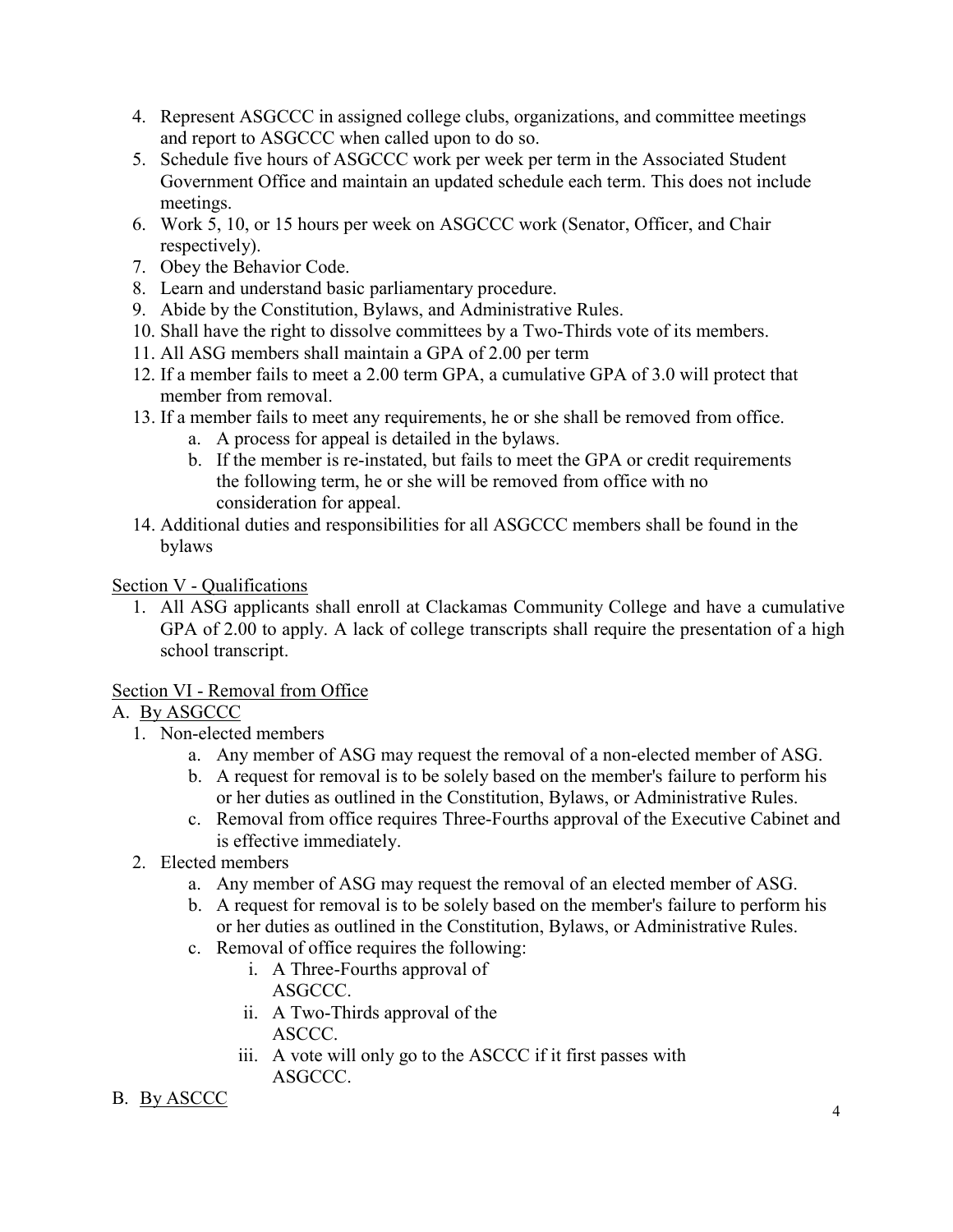- 1. Any member of ASCCC may initiate the process to remove an ASG member.
	- a. To initiate the process 100 signatures must be petitioned.
	- b. A request for removal is to be based on the member's failure to perform his or her duties as outlined in the Constitution, Bylaws, or Administrative rules.
		- i. Removal of an elected official requires approval of Two-Thirds votes cast of ASCCC.
		- ii. Removal of a non-elected member requires Three-Fourths vote of the ASGCCC.

### Section VII - Terms of Office

- 1. No elected official shall hold an office for more than one year without being re-elected to that office. No appointed official shall hold an office for more than one year without being re-appointed to that office.
- 2. Any person replacing an official shall serve for the remainder of that official's term of office.

# Section VIII - Vacancies

- 1. If both the President and Vice President positions should become vacant at the same time, the Administrative Director shall assume the presidency. The selection process outlined in the bylaws shall then be used to fill both the Vice President and the Secretary positions.
- 2. If any position other than President should have a mid-term vacancy, the selection process outlined in the bylaws shall be used to fill the position.

# **Article V – Appropriations**

# Section I – Process

- 1. All funds greater than 25.00 dollars must be appropriated for through the ASG appropriations process.
- 2. The Executive Cabinet shall review and approve appropriations with a Two-Thirds vote. If appropriation requests are over 500 dollars or appealed, ASGCCC will review and will be approved with a Three-Fourths vote.
- 3. The appropriations and appeal process is outlined in the Appropriations Outline Document.

### Section II – Restrictions

1. No funds or monies of the ASGCCC are to be donated, spent, or contributed to any organization or concern not directly affiliated with the Clackamas Community College's students, faculty, staff, or campus without the approval of Three-Fourths ASGCCC.

# **Article VI - Meetings**

# Section I - Regular Meetings

- 1. Regular meetings shall be held every week during the fall, winter, and spring terms.
- 2. The day and time ASGCCC is to meet shall be established by the ASGCCC President prior to registration for the term and shall remain constant throughout the term

### Section II - Special Meetings

1. Special meetings of the ASGCCC may be called by the President or by a majority of the  $\frac{1}{5}$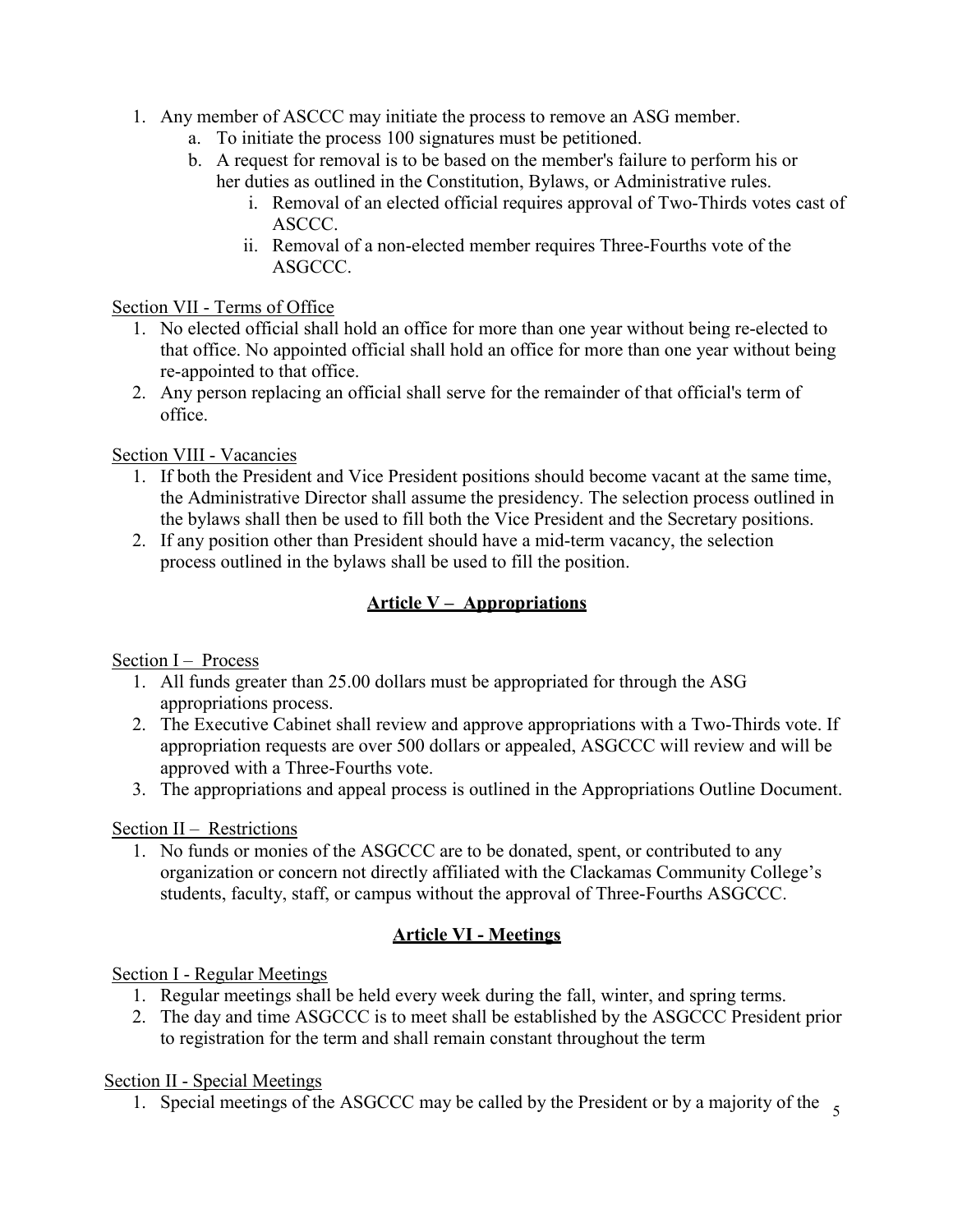ASGCCC as per the bylaws.

Section III - Quorum

- 1. For a vote of ASGCCC to be official, a quorum must be present.
- 2. Fifty percent plus one of ASGCCC shall constitute a quorum.

Section IV - Rules of Order

- 1. The President shall establish the rules of order in conducting the meetings
- 2. A change in rules of order may be enacted by majority vote of the ASGCCC at any weekly meeting.

Section V - Attendance

- 1. Any official absent from three regular ASGCCC meetings in one term will be automatically removed from office.
- 2. The President will notify the body of the official's removal from office at the next regular ASGCCC meeting.
- 3. All absences from official ASGCCC committee meetings will be treated as absences from regular ASGCCC meetings.
- 4. Only one absence may be counted per day.
- 5. Absences may be excused by a Two-Thirds vote of the Executive Council

# **Article VII - Clubs**

Section I - Responsibility of Clubs

1. All student groups organized in the interest of the ASGCCC or its activities are responsible to the Association for their actions.

Section II - Organization

- 1. Any group or club desiring to organize shall present its constitution to the ASGCCC Club Chair (or Officer if there is no Chair).
- 2. This constitution must be approved by a Two-Thirds majority vote of ASGCCC in order for the club to be recognized.
- 3. Any change in a club's constitution must be approved by a Two-Thirds majority vote of ASGCCC.
- 4. All clubs and organizations shall submit their constitutions and budgets to the Student Life office, and shall keep said information current.
- 5. Additional Club regulations shall be found in the Clubs Outline Document.

# **Article VIII - Committees**

Section I - Committee Establishment

- 1. The Constitution Review Committee shall be established if revisions to the constitution shall be made.
- 2. The ASG President has the power to establish any committees that works towards ASGCCC's goals for the year.